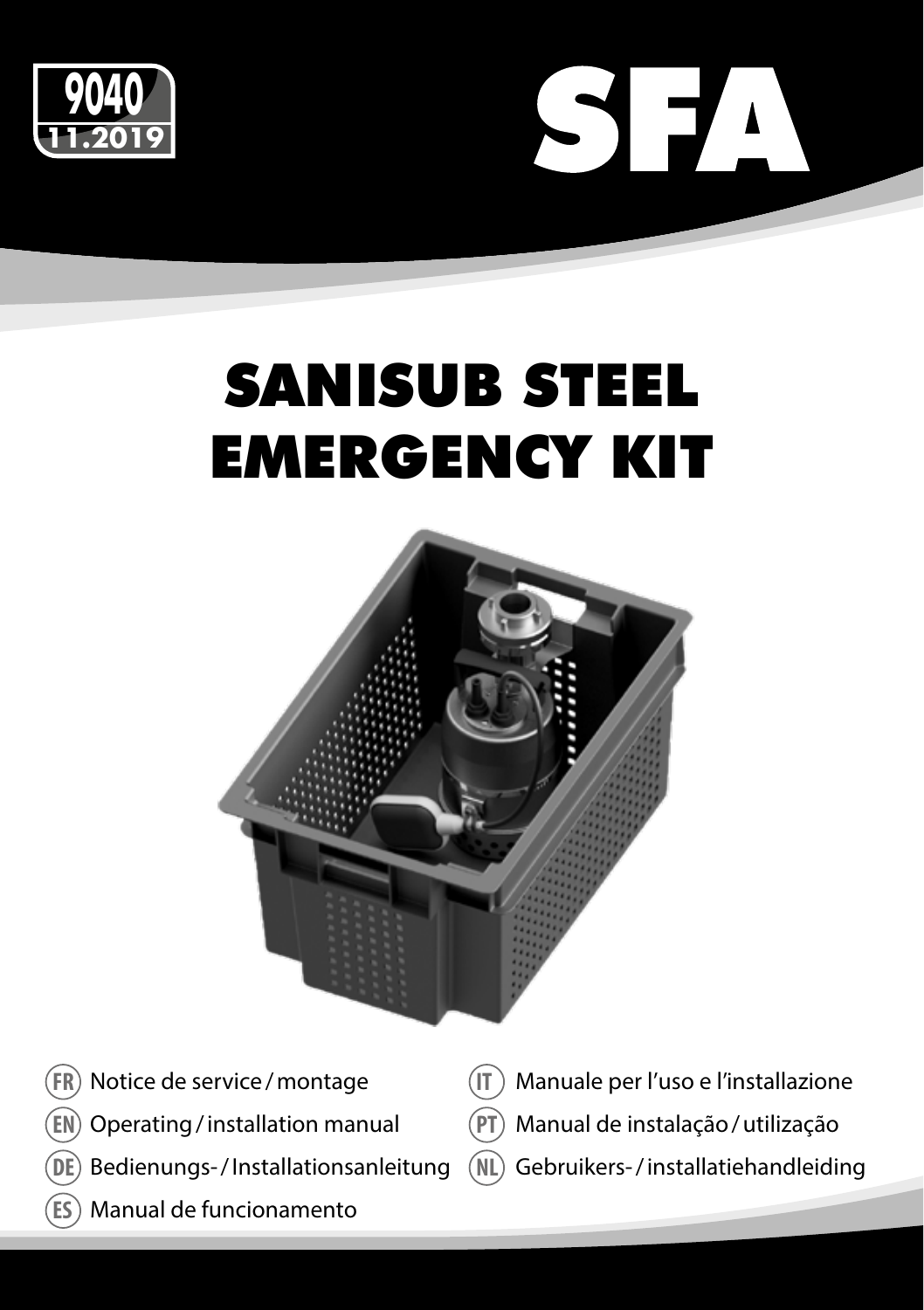| Nederlands 14 |  |
|---------------|--|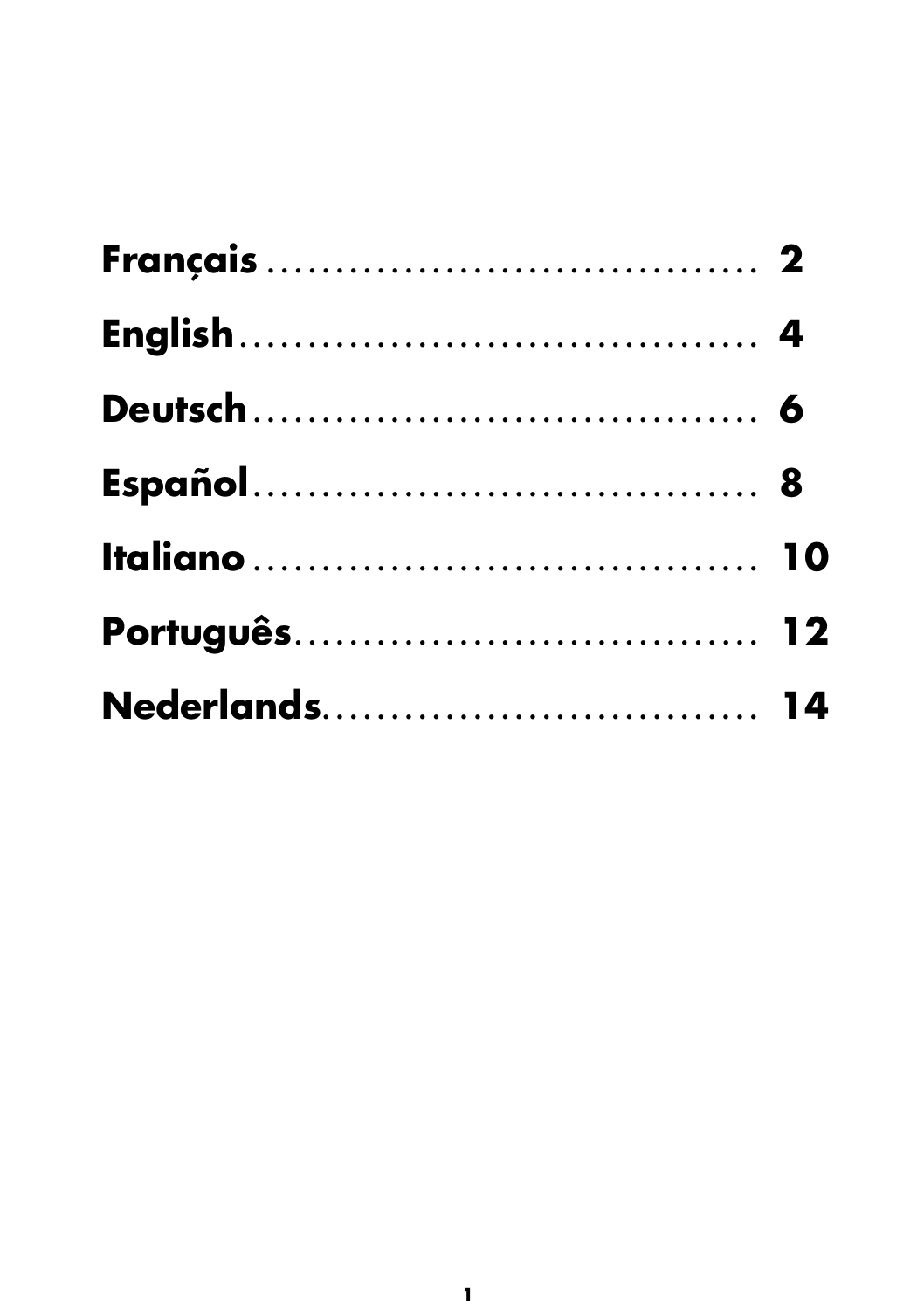### 1. SAFETY

**WARNING, This device can be used by children who are at least 8 years old and by people with reduced physical, sensory or mental capacities or those without knowledge or experience, if they are properly supervised or if they have been given instructions on safely using the device and the associated**  understood. **Children should not play with the device. Children should not clean or perform maintenance on the device without supervision.**

**ELECTRICAL CONNECTIONS :** The device's power supply must connected to ground (class I) and<br>protected by a high sensitivity protected differential circuit breaker (30 mA).

The connection must be used exclusively to provide the power to the product.

If the power cord is damaged, to prevent possible danger, it must be replaced by the manufacturer, customer service team or a similarly qualified individual.



**Disconnect the electrical supply before carrying out work on the unit!**

The installation and operation of<br>vour pump must comply with local standards.

### 2. AREA OF USAGE

**SANISUB STEEL Emergency Kit** is a portable emergency drainage system to reduce river, flood and ground water.

The pump can be removed easily from the case and used outside.

**SANISUB STEEL Emergency Kit** is not suitable for transporting used sewage water (black water).

### 3. LIST OF PARTS PROVIDED

• Stainless steel pump with integrated non-return valve, float switch, fixing handle to carry the pump and attach it to the box, 10 m power cable and Storz connector,

• 15 m hose with Storz connector,

• Plastic protection against kinking of the pipe,

• Transport case with Ø 8 mm holes, serving as a protective case.

The pump is supplied in its case, attached to the handle by its fixing hook.

### 4. TECHNICAL DATA

| Power rating P1                        | 450W                     |
|----------------------------------------|--------------------------|
| Voltage                                | 230 V                    |
| Frequency                              | 50 Hz                    |
| Power input                            | 2.0A                     |
| Speed rotation                         | 2800 rpm                 |
| Max. discharge flow $Q_{\text{max}}$   | $9.0 \text{ m}^3/h$      |
| Max. discharge height $H_{\text{max}}$ | 8.0 m                    |
| Max. liquid temperature                | 35 °C<br>short-time 75°C |
| Discharge connection                   | Ø 32 mm                  |
| Diameter                               | 170 mm                   |
| Total height                           | 270 mm                   |
| Supply cable                           | 10 <sub>m</sub>          |
| Weight of the pump                     | 4.5 kg                   |
| Max. particle size                     | $10 \text{ mm}$          |
| Float switch                           | Yes                      |
| Protection index                       | IP 68                    |

This device complies with the directives and European standards on electric safety and Low Voltage.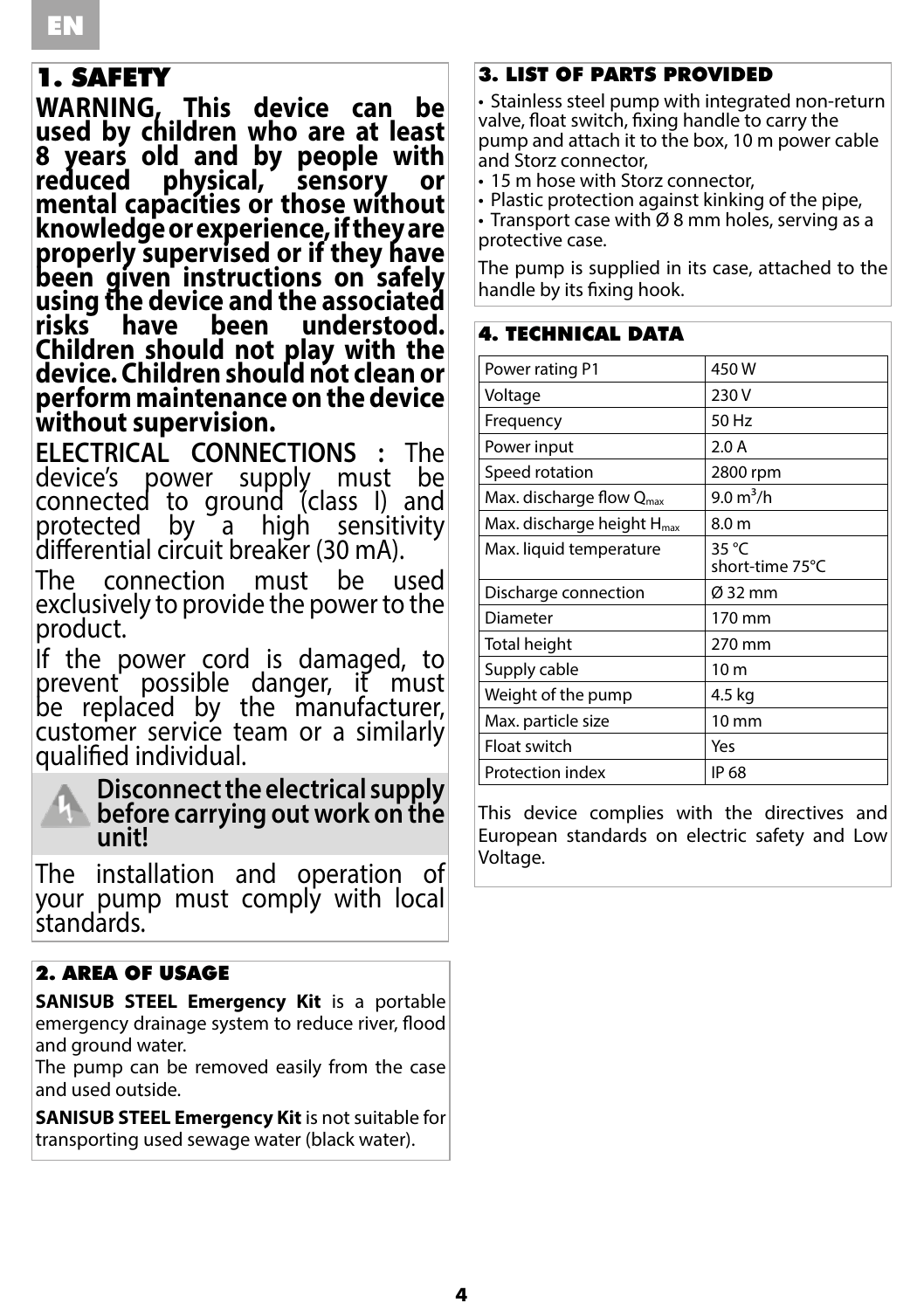## FR EN

### 5. INSTALLATION



**Prior to commissioning, check the pump for possible external damages (e.g. transport damages) in order to prevent accidents with electrical current.**



**Even an automatically operating device, such as a submersible pump, must not be operated for a long period of time without supervision.**

The pump can be placed:

- in the box: wedge the hook of the fixing of the pump in the handle of the to ensure reliable operation of the the float switch;

- or freely on the ground.

### Commissioning:

1. Connect the flexible hose to the Storz connection of the pump.

2. Wrap the spring around the base of the pipe to avoid the formation of kinks.

The discharge pipe can be extended with additional hoses (not supplied).

NOTE: The pump flow rate is reduced with a longer hose.

**Place the pump in an initial water level of at least 150 mm to allow priming (suction up to 40 mm).**



**To avoid damage to the mechanical seal, the pump must not run dry.**

If the pump shall be inserted into a pit or a duct, its dimensions must allow the float switch to move freely. When the water level rises with the float floating to the top, so the pump will turn on and pump off the water until such a low water level has been achieved that the float turns off the pump again.

The inlet screen must not be clogged by mud and/ or fibrous media.

A non-return valve is integrated in the pump so that there is no water back flow out of the pipe when the pump is stopped.

### 6. MAINTENANCE

**Disconnect the electrical supply before carrying out work on the unit!**

**If the impeller is damaged (e. g. due to the pumping of abrasive fluids), the mechanical seal can also be damaged.** 

**The inspection/replacement of the mechanical seal, motor and electrical connection cable may only be carried out by the manufacturer or his customer service.**

Maintenance consists of checking and cleaning the sieve :

- Turn over the pomp.
- Undo the screws.
- Clean the sieve.

• Reassemble sieve by following the opposite procedure.

Depending on the composition of the pumped liquid, check and clean the pump at least once a year.

Switch on the pump very briefly every 2 months to avoid blocking the mechanical seal.

### 7. MALFUNCTIONS: CAUSE AND TROUBLESHOOTING

| Malfunction                    | Cause                                                             | Troubleshooting                                             |
|--------------------------------|-------------------------------------------------------------------|-------------------------------------------------------------|
| 1. Motor<br>does not<br>rotate | - Supply voltage<br>missing or wrong<br>- Faulty connection       | - Check power<br>supply<br>- Correct<br>connection          |
|                                | - Defective power<br>cable                                        | - Replacement<br>(Customer<br>service)                      |
|                                | - Impeller blocked<br>- Activated<br>motor protection             | - Clean<br>- Check, inform<br>Customer service              |
|                                | (overheating,<br>blockage, voltage                                |                                                             |
|                                | error or other defect)<br>- Float suspended                       | - Change the<br>position of the<br>pump                     |
|                                | - Motor defective                                                 | -Replacement<br>(Customer<br>service)                       |
| 2. Motor<br>rotates, but       | - Impeller clogged or<br>worn                                     | - Clean/Replace                                             |
| does not<br>convey             | - Discharge pipe<br>clogged/hose kinked<br>- Sieve clogged        | - Clean/Remove<br>kinks<br>- Clean                          |
| 3. Feed<br>volume too<br>low   | - Pump not properly<br>ventilated (air bubble<br>int the housing) | - Remove air by<br>tilting the pump                         |
|                                | - Discharge pipe<br>dimensioned too<br>small                      | - Min. diameter of<br>25mm                                  |
| 4. The pump<br>stops too       | - Water too dirty                                                 | - Unplug and<br>clean                                       |
| quickly                        | - Pump blocked                                                    | - Unplug and<br>clean                                       |
|                                | - Thermical<br>protection on                                      | - Check the water<br>temperature (see<br>4. Technical data) |

### 8. GUARANTEE

**SANISUB STEEL Emergency Kit** is guaranteed for 2 years for parts and labour, subject to correct installation and use of the unit.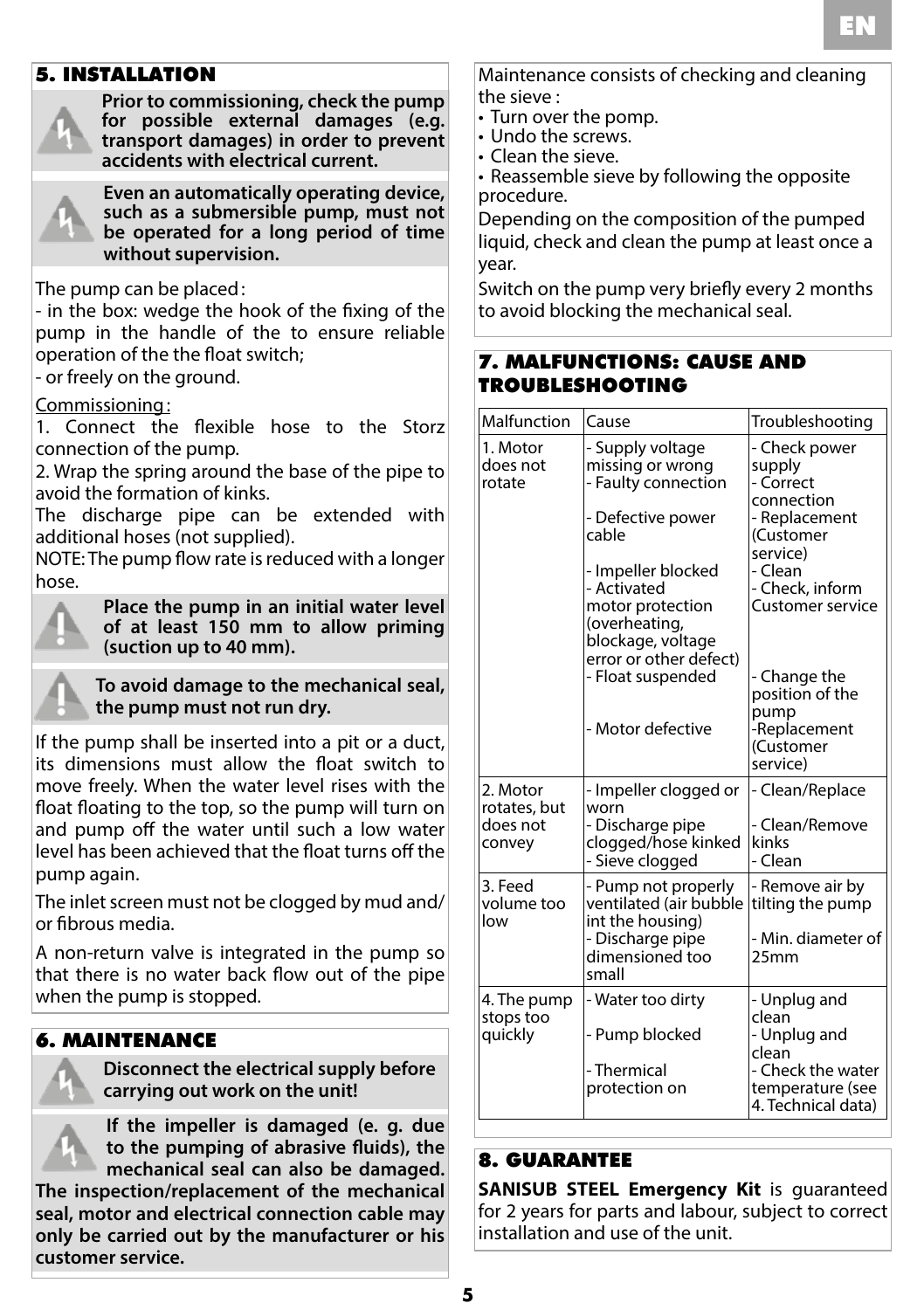### 1. SICUREZZA

**ATTENZIONE, Questo apparecchio può essere utilizzato da bambini a partire dagli 8 anni e dalle persone con capacità fisiche, sensoriali o mentali ridotte, o prive di esperienza e conoscenze condizione che si**a<br>ettamente sorvegliate **correttamente sorvegliate o che abbiano ricevuto istruzioni sull'uso sicuro del dispositivo e che ne conoscano i pericoli. I bambini non devono giocare con l'apparecchio. La pulizia e la manutenzione da parte dell'utente non devono essere eseguite da bambini non supervisionati.**

**RACCORDO ELETTRICO :** Il circuito di alimentazione del dispositivo deve essere messo a terra (classe I) e protetto da un interruttore differenziale a elevata sensibilità (30 mA). Il collegamento deve esclusivamente alimentare l'apparecchio.

Se il cavo di alimentazione è danneggiato, deve essere sostituito dal fabbricante, dal servizio clienti o da persone con qualifica simile per evitare qualsiasi rischio.

## **intervento.**

## **Scollegare prima di qualsiasi**

L'installazione e il funzionamento della pompa devono essere conformi alle norme locali.

### 2. APPLICAZIONI

SANISUB STEEL Emergency Kit è un gruppo portatile di drenaggio d'emergenza per lo scarico delle acque di piene, inondazioni e falde freatiche

La pompa può essere facilmente rimossa dalla cassa ed essere utilizzata all'esterno.

SANISUB STEEL Emergency Kit non è idoneo per il trasporto di acque reflue contenenti materiale fecale (acque nere).

### 3. PARTI FORNITE

• Pompa in acciaio inossidabile con valvola antiritorno integrata, interruttore a galleggiante, maniglia di fissaggio per portare la pompa e agganciarla alla cassa, cavo di alimentazione da 10 m e raccordo Storz,

• Tubo da 15 m con raccordo Storz,

• Protezione in plastica antipiegatura del tubo,

• Cassa di trasporto con fori da 8 x 8 mm di larghezza, che funge da cesto protettivo.

A CADATTEDISTICHE TECNICHE

La pompa è fornita nella cassa, agganciata alla maniglia con il suo gancio di fissaggio.

| Potenza assorbita P1                             | 450W                                                   |
|--------------------------------------------------|--------------------------------------------------------|
| Tensione                                         | 230 V                                                  |
| Frequenza                                        | 50 Hz                                                  |
| Consumo di corrente<br>nominale                  | 2,0A                                                   |
| Velocità di rotazione                            | 2800 min <sup>-1</sup>                                 |
| Max. portata $Q_{\text{max}}$                    | 9,0 $m^3/h$                                            |
| Evacuazione verticale<br>$max.$ H <sub>max</sub> | 8,0 m                                                  |
| Max. Temperatura del<br>liquido                  | 35 °C continuo<br>75°C su un breve periodo<br>di tempo |
| Collegamento di scarico                          | Ø 32 mm                                                |
| Diametro                                         | 170 mm                                                 |
| Altezza totale                                   | 276 mm                                                 |
| Cavo di alimentazione                            | 10 <sub>m</sub>                                        |
| Peso con cavo                                    | 4,5 kg                                                 |
| Dimensioni massime delle<br>particelle           | $10 \text{ mm}$                                        |
| Gallegiante                                      | Sì                                                     |
| Indice di protezione                             | IP 68                                                  |

Questo apparecchio è conforme alle direttive e normative Europee in materia di sicurezza elettrica e bassa tensione.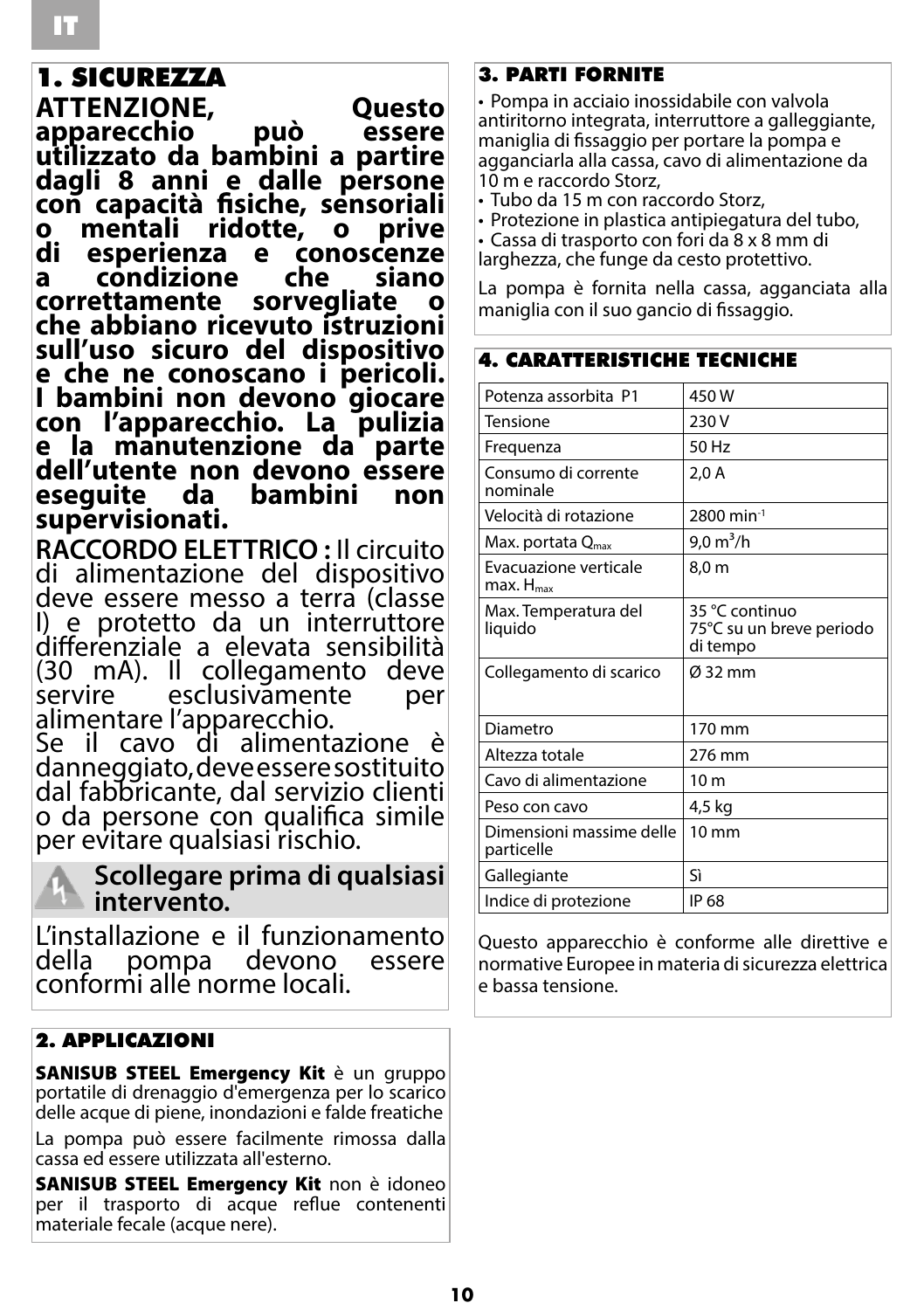### 5. INSTALLAZIONE



**Prima della messa in servizio, verificare che la pompa non sia danneggiata esternamente per evitare incidenti con corrente elettrica.**



**Anche un dispositivo a funzionamento automatico, come una pompa sommersa, non deve essere utilizzato per un lungo periodo di tempo senza sorveglianza.**

La pompa può essere posizionata :

• sia nella cassa: agganciare il gancio di fissaggio della pompa alla maniglia della cassa per assicurare un funzionamento affidabile dell'interruttore a galleggiante.

• sia libera a terra.

#### Messa in funzione:

1. Collegare il tubo flessibile al raccordo Storz C della pompa.

2. Arrotolare la molla attorno alla base del tubo per evitare la formazione di gomiti.

Il tubo di scarico può essere prolungato con dei tubi supplementari (non forniti).

Si noti che la portata della pompa è ridotta con un tubo più lungo.



**Posizionare la pompa in un livello iniziale dell'acqua di almeno 150 mm per consentire l'adescamento (aspirazione fino a 40 mm).**

**Per evitare di danneggiare la tenuta**  meccanica, la **funzionare a secco.**

Se la pompa viene utilizzata in una fossa o in un pozzo, le sue dimensioni devono permettere al galleggiante di muoversi liberamente. Se il livello dell'acqua sale e il galleggiante nuota verso l'alto, la pompa si avvia e pompa l'acqua fino a quando il livello dell'acqua è così basso che il galleggiante spegne nuovamente la pompa.

La griglia di ingresso non deve essere ostruita da fanghi e/o fluidi fibrosi.

Una valvola di ritegno è integrata nella pompa affinché non ci sia un ritorno d'acqua al di fuori del tubo quando la pompa è ferma.

### 6. MANUTENZIONE

**Scollegare prima di qualsiasi intervento.**

**Se la ruota è usurata (ad esempio per via del pompaggio di fluidi abrasivi), anche la tenuta meccanica può esserlo. Il controllo/la sostituzione della tenuta meccanica, del motore, del cavo di collegamento elettrico possono essere realizzati solo dal costruttore o dal suo servizio di assistenza postvendita.**

A seconda della composizione del liquido

pompato, controllare e pulire la pompa almeno una volta all'anno.

La manutenzione consiste in una verifica e una pulizia del setaccio: • Girare la pompa.

- 
- Rimuovere le viti.
- Pulire il setaccio.

• Rimontare il setaccio seguendo la procedura inversa.

Accendere la pompa molto brevemente ogni 2 mesi per evitare un blocco della tenuta meccanica.

#### 7. INCIDENTI : CAUSE, RISOLUZIONI

| Anomalia                                      | Causa                                                                                                                                                                                                                                                                                                                                      | Rimedio                                                                                                                                                                                                                                                                                                     |
|-----------------------------------------------|--------------------------------------------------------------------------------------------------------------------------------------------------------------------------------------------------------------------------------------------------------------------------------------------------------------------------------------------|-------------------------------------------------------------------------------------------------------------------------------------------------------------------------------------------------------------------------------------------------------------------------------------------------------------|
| 1. Il motore<br>non gira                      | - Tensione di rete<br>mancante/non<br>corretta<br>- Collegamento<br>difettoso<br>- Cavo di<br>alimentazione<br>difettoso<br>- Ruota bloccata<br>- Interruttore<br>automatico<br>motore attivato<br>(surriscaldamento.<br>blocco, mancanza di<br>corrente o altro)<br>- Galleggiante<br>bloccato<br>- Motore o<br>galleggiante<br>difettoso | - Controllare<br>la fonte di<br>alimentazione<br>- Correggere il<br>collegamento<br>- Sostituzione<br>(servizio post-<br>vendita)<br>- Pulizia<br>- Controllare,<br>informare il<br>Servizio Post-<br>Vendita<br>- Cambiare la<br>posizione della<br>pompa<br>- Sostituzione<br>(servizio post-<br>vendita) |
| 2. Il motore<br>gira, ma non<br>pompa         | - Ruota intasata o<br>usurata<br>- Tubo di scarico<br>ostruito/piegato<br>- Ugello di<br>aspirazione bloccato<br>- Sfiato(i) bloccato(i)                                                                                                                                                                                                   | - Pulire/Sostituire<br>- Pulire/<br>Rimuovere le<br>ostruzione<br>- Pulire<br>- Pulire                                                                                                                                                                                                                      |
| 3. La portata è<br>bassa                      | - Pompa svuotata in<br>modo errato (bolla<br>d'aria nel corpo)<br>- Linea di scarico<br>troppo piccola                                                                                                                                                                                                                                     | - Rimuovere l'aria<br>inclinando la<br>pompa<br>- Diametro<br>minimo di 25 mm                                                                                                                                                                                                                               |
| 4. La pompa si<br>ferma troppo<br>velocemente | - Acqua troppo<br>sporca<br>- Pompa bloccata<br>- Protezione termica<br>attiva                                                                                                                                                                                                                                                             | - Scollegare e<br>pulire<br>- Scollegare e<br>pulire<br>- Controllare il<br>T° dell'acqua<br>(Vedere 4.<br>caratteristiche<br>tecniche)                                                                                                                                                                     |

### 8. GARANZIA

**SANISUB STEEL Emergency Kit** è garantito per 2 anni dalla data di acquisto, previa installazione e utilizzo in accordo con il presente manuale.